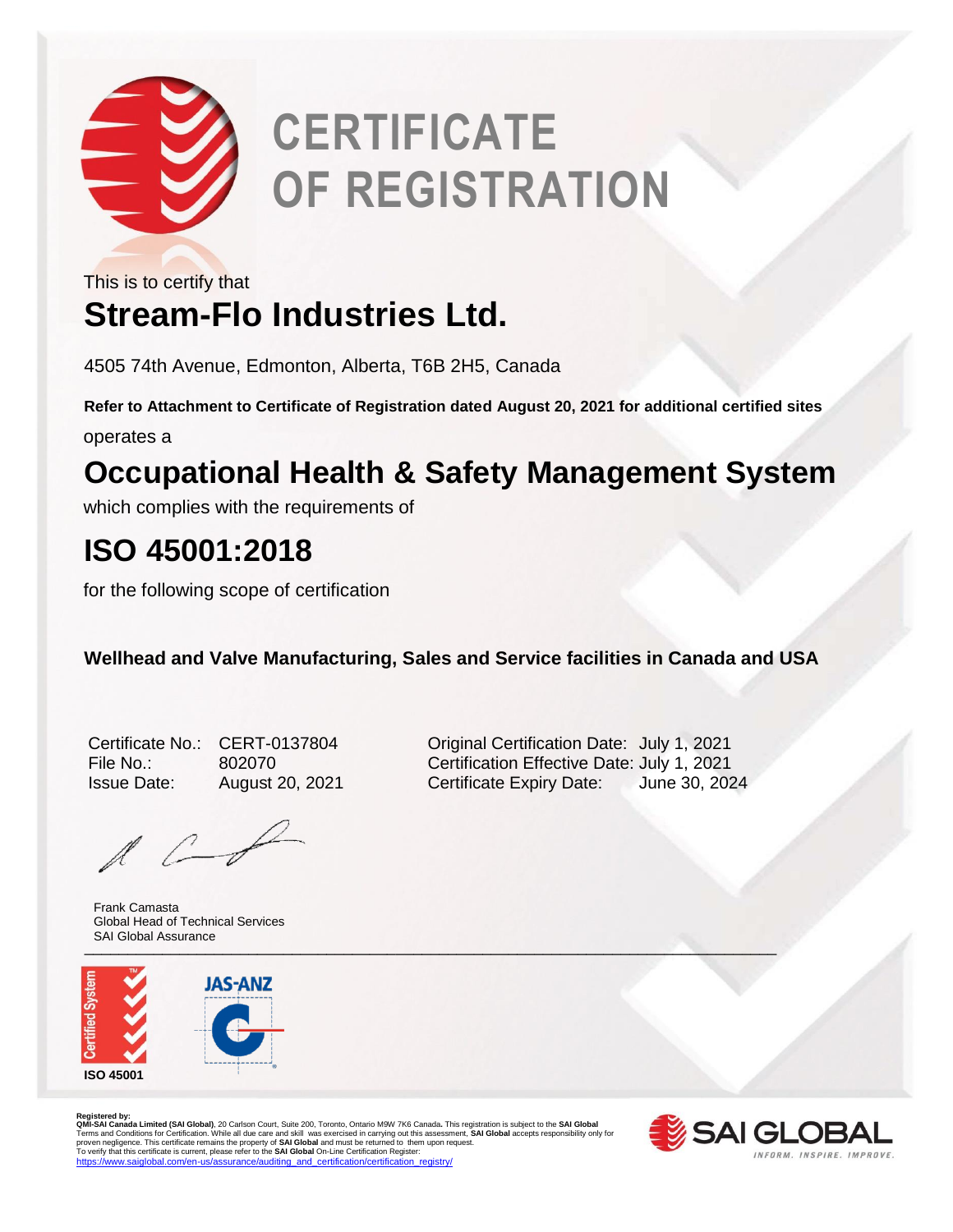## **ATTACHMENT TO CERTIFICATE OF REGISTRATION**

These sites are registered under Certificate No: CERT-0137804 issued on August 20, 2021

| File No. |                                                                                                                                                                                                                       | <b>Effective Date</b> |
|----------|-----------------------------------------------------------------------------------------------------------------------------------------------------------------------------------------------------------------------|-----------------------|
| 1048092  | <b>Dycor Technologies Inc.</b><br>4620 74 Avenue NW, Edmonton, Alberta, T6B 2K3, Canada                                                                                                                               | July 1, 2021          |
| 1722790  | Manufacturing, Engineering, Sales and Service facilities in Canada.<br><b>Stream-Flo Industries</b><br>201-3 Street, Estevan, Saskatchewan, S4A 0N6, Canada                                                           | July 1, 2021          |
| 1722792  | Administration, Sales, Service, Rentals and Field Service in Canada.<br>Stream-Flo Industries<br>9107-107 Street, Fort St. John, British Columbia, V1J 7B3, Canada                                                    | July 1, 2021          |
| 1722795  | Administration, Sales, Service, Rentals and Field Service in Canada.<br>Stream-Flo USA<br>8726 Fallbrook Drive, Houston, Texas, 77064, USA                                                                            | July 1, 2021          |
| 1722796  | Administration, Engineering, Marketing, and Sales in USA.<br><b>Master Flo USA</b><br>8726 Fallbrook Drive, Houston, Texas, 77064, USA                                                                                | July 1, 2021          |
| 1722797  | Valve Manufacturing, Administration, Engineering, Research and Development, Sales,<br>Service and Field Service in USA.<br><b>Stream-Flo Industries</b><br>191 Industrial Road East, Brooks, Alberta, T1R 1C3, Canada | July 1, 2021          |
| 1722798  | Administration, Sales, Service, Rentals and Field Service in Canada.<br><b>Stream-Flo Industries</b><br>Suite 700, 250 - 6 Avenue S.W., Calgary, Alberta, T2P 3H7, Canada                                             | July 1, 2021          |
| 1722799  | Administration, Sales and Marketing in Canada.<br><b>Stream-Flo After Market Services</b><br>4910 74 Avenue, Edmonton, Alberta, T6B 2H6, Canada                                                                       | July 1, 2021          |
| 1722800  | Wellhead and Valve Re-Manufacturing, Administration, Engineering, Sales, Service, and<br>Field Service in Canada.<br><b>Stream-Flo Rental Equipment</b><br>4651 - 76 Ave., Edmonton, Alberta, T6B 0A3, Canada         | July 1, 2021          |
|          | Wellhead and Valve Re-Manufacturing, Administration, Engineering, Sales, Service, Rentals<br>and Field Service in Canada.                                                                                             |                       |

These registrations are dependent on Stream-Flo Industries Ltd. (File No. 802070) maintaining their scope of registration to ISO 45001:2018

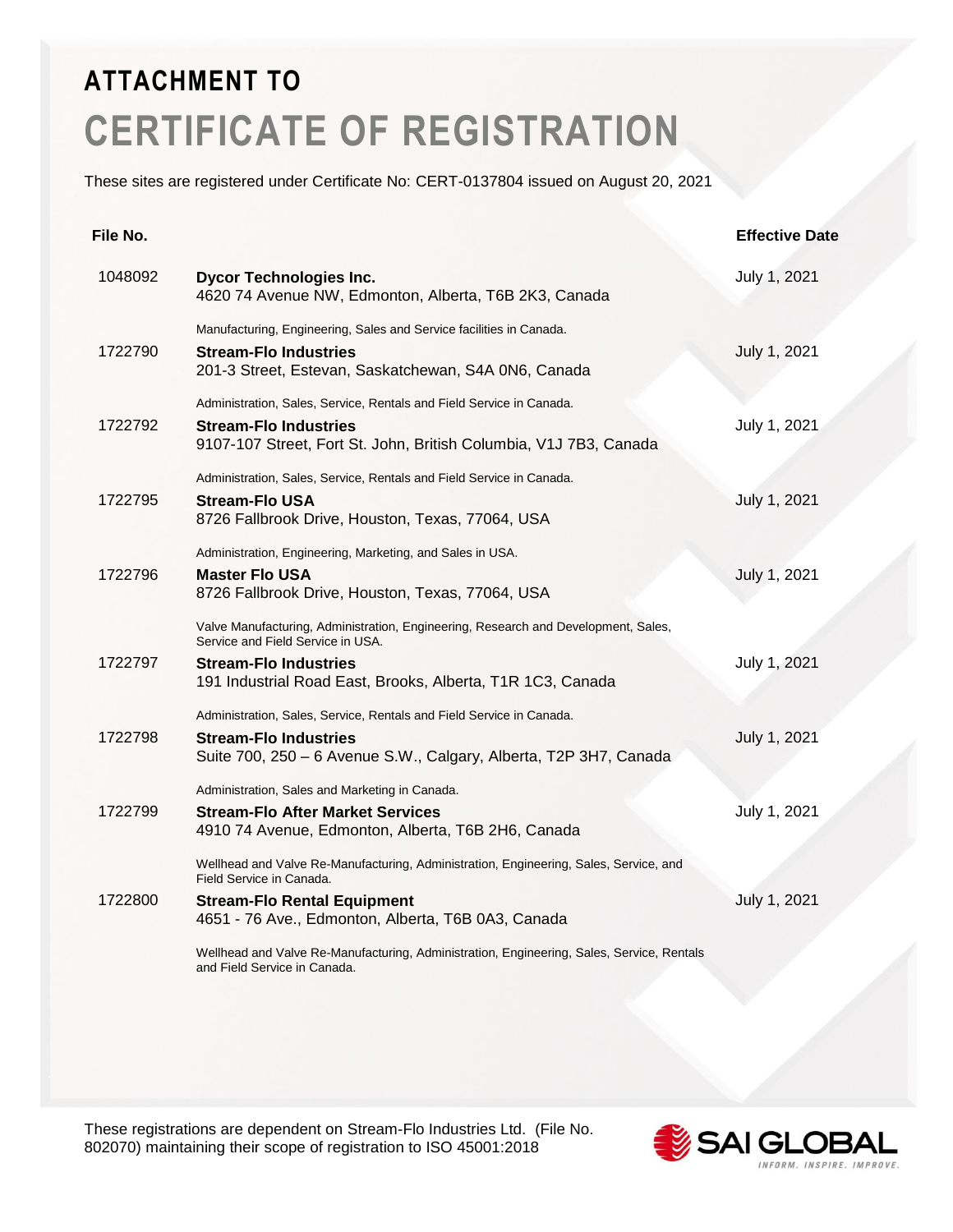## **ATTACHMENT TO CERTIFICATE OF REGISTRATION**

These sites are registered under Certificate No: CERT-0137804 issued on August 20, 2021

| 1722801 | <b>Stream-Flo Industries</b><br>380 Robertson Road, Fort McMurray, Alberta, T9H 0E1, Canada                                                                        | July 1, 2021 |
|---------|--------------------------------------------------------------------------------------------------------------------------------------------------------------------|--------------|
| 1722802 | Administration, Sales, Service, Rentals and Field Service in Canada.<br><b>Stream-Flo Industries</b><br>5837-2 Avenue, Edson, Alberta, T7E 1L8, Canada             | July 1, 2021 |
| 1722805 | Administration, Sales, Service, Rentals and Field Service in Canada.<br><b>Stream-Flo Industries</b><br>15501-89 Street, Grande Prairie, Alberta, T8V 0V7, Canada  | July 1, 2021 |
| 1722806 | Administration, Sales, Service, Rentals and Field Service in Canada.<br><b>Stream-Flo Industries</b><br>911C-9 Ave West, Kindersley, Saskatchewan, S0L 1S0, Canada | July 1, 2021 |
| 1722807 | Administration, Sales, Service, Rentals and Field Service in Canada.<br><b>Stream-Flo Industries</b><br>18 Mobil Avenue, Rainbow Lake, Alberta, T0H 2Y0, Canada    | July 1, 2021 |
| 1722808 | Administration, Sales, Service, Rentals and Field Service in Canada.<br><b>Stream-Flo Industries</b><br>268 Burnt Park Drive, Red Deer, Alberta, T4S 2L4, Canada   | July 1, 2021 |
| 1722809 | Administration, Sales, Service, Rentals and Field Service in Canada.<br>Stream-Flo Industries<br>900 - 4 Street NW, Slave Lake, Alberta, T0G 2A1, Canada           | July 1, 2021 |
| 1722810 | Administration, Sales, Service, Rentals and Field Service in Canada.<br><b>Stream-Flo USA</b><br>3102 Highway 59 East, Beeville, Texas, 78102, USA                 | July 1, 2021 |
| 1722811 | Administration, Sales, Service, Rentals and Field Service in USA.<br><b>Stream-Flo USA</b><br>388 North American Road, Cheyenne, Wyoming, 82007, USA               | July 1, 2021 |
| 1722812 | Administration, Sales, Service, Rentals and Field Service in USA.<br><b>Stream-Flo USA</b><br>9715 Derrington Road, Houston, Texas, 77064-5807, USA                | July 1, 2021 |
| 1722813 | Administration, Engineering, Sales and Training in USA.<br><b>Stream-Flo USA</b><br>1410 Wayne Avenue, Indiana, Pennsylvania, 15701-4742, USA                      | July 1, 2021 |

Administration, Sales, Service, Rentals and Field Service in USA.

These registrations are dependent on Stream-Flo Industries Ltd. (File No. 802070) maintaining their scope of registration to ISO 45001:2018